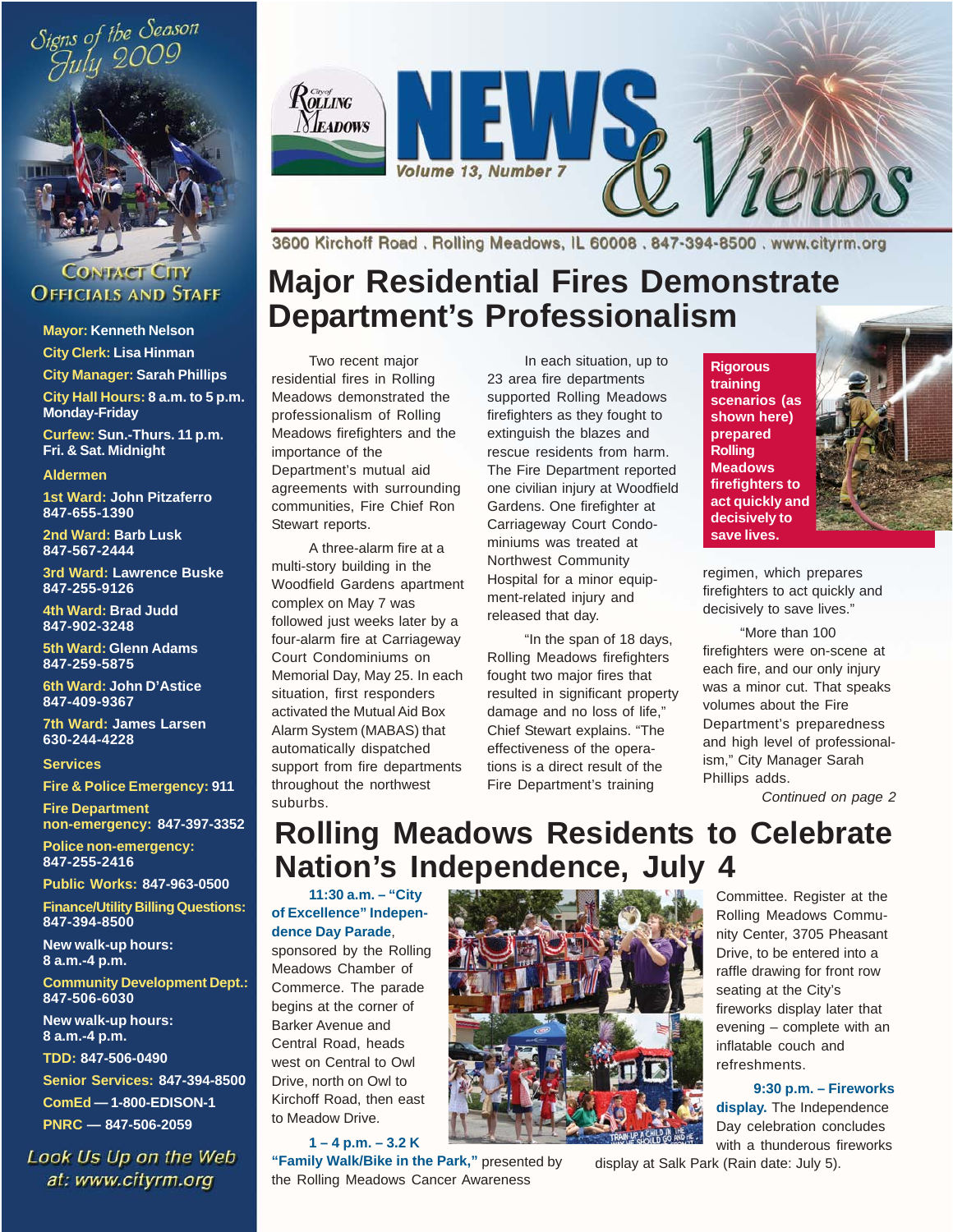#### **Terry Moran Day Duck Race to Benefit Salt Creek Preservation Efforts, July 18**

**A flotilla of little plastic ducks will help raise funds for Salt Creek restoration efforts when the Environmental Committee, Rolling Meadows Rotary Club and Park District Foundation sponsor its 2009 Duck Race, Saturday, July 18, 4 p.m., to coincide with Terry Moran Day festivities.**

**The race will take place along a section of Salt Creek that stretches from the Kimball Hill Park Bridge to the Kirchoff Road overpass.**

**Residents may purchase tickets for the event (one ticket equals one duck) at City Hall for \$5 each. Tickets may also be purchased at the Community Center, 3708 Pheasant Dr.; Nelson Sports Complex, 3900 Owl Dr.; Public Works Department, 3900 Berdnick St.; and Minuteman Press, 2224 Algonquin Rd. The owner of the winning duck will receive a \$500 grand prize. Other prizes will be awarded to runners-up.**

**"This is a great opportunity to generate support for environmental initiatives that will benefit the entire community," says Amy Charlesworth, Parks and Recreation Director. "Together, we can make a difference."**

**Money raised by the event will support native plant restoration along the banks of Salt Creek.**

**For more information on the Duck Race, or to learn more about sponsorship opportunities, contact Amy Charlesworth at 847- 818-3220.**

## **After Iraq, Public Works' Graham Strebler Returns to Active Duty in Rolling Meadows**

May 18, 2009 began as just another day for Public Works Refuse Division employee Graham Strebler. To his fellow team members, however, it was a cause for celebration.

It was Strebler's first day back on the job in Rolling Meadows, following a one-year deployment to Iraq as a member of the United States Marine Corps. Just minutes after starting his collection route, Strebler received a call from his foreman, saying that he was needed at the Old Public Works building on Central Road. Thinking nothing of the request, Strebler headed over.

It was all part of a carefully planned effort to acknowledge Strebler's service to his country. Members of the Warriors' Watch Riders joined Public Works, Police and Fire Department employees, and Strebler's family there to welcome him home.

"I was clueless about what was happening,"



*Graham Strebler is welcomed back to Public Works.*

Strebler admits. "I went into the building, stepped out a side door and found all these people waiting for me. It was a total surprise."

A motorcade, led by the Riders on their motorcycles, then escorted Strebler to Public Works' Berdnick Street facility, where City officials and staff welcomed him back to "active duty" in Rolling Meadows with cake and coffee.

"Graham's not the type to seek attention, but we wanted to show him our appreciation for his service – to Rolling Meadows and the nation," Public Works Director Fred Vogt says. "Since the day he left, we looked forward to the time we could welcome him home."

A Rolling Meadows High School graduate, Strebler joined the Marine Corps in 2002, and had already completed a tour of duty in Iraq. After being honorably discharged from the Corps in 2006, he joined the Public Works Department as a part-time employee. He earned full-time status the following year.

Strebler was recalled to active duty last year, as part of the "troop surge" deployed to Iraq. A Marine Corps firefighter, Strebler was assigned to Marine Wing Support Squadron 373, stationed at Camp Korean Village in far-western Iraq.

"There's not much to tell, really," he says when asked about his time in the Middle East. "A lot of people over there have done far more than I have. It's been a privilege to serve my country in uniform, but I've had enough excitement. I think I'll stay home and spend time with my wife now," he adds with typical understatement.

Welcome home, Sgt. Strebler!

### **Major Residential Fires...** *Continued from page 1*

Fire Department investigators believe the fire at Woodfield Gardens started in a vacant apartment that was undergoing renovation. As this issue of *News & Views* went to press, the cause of the Carriageway Court fire was still under investigation.

 The fires were the first major emergencies handled by the Fire Department following the City's recent transfer of emergency dispatch operations to Northwest Central Dispatch System, a regional dispatch center located in Arlington Heights. The transfer vastly improves the ability of firefighters and paramedics to communicate with surrounding fire departments during mutual response calls, reducing response times.

"As part of the regional dispatch system, requests for assistance were delivered immediately," Deputy Chief Brian Dempsey explains. "That helped us focus on tracking available engine companies en route, and positioning

them where they were most needed."

Chiefs Stewart and Dempsey believe the presence of on-site fire alarms at both locations, which alerted residents of danger, helped avoid any loss of life. The Fire Department urges all residents to:

● Install working smoke detectors on each level of the home;

● Test smoke detectors once per month;

● Replace batteries in smoke detectors at least twice per year;

● Prepare a fire escape plan as part of a home's overall safety plan.

"These simple steps can literally mean the difference between life and death," Chief Stewart adds.

Residents who would like to learn more about fire safety may contact the Fire Department at 847-397-3352.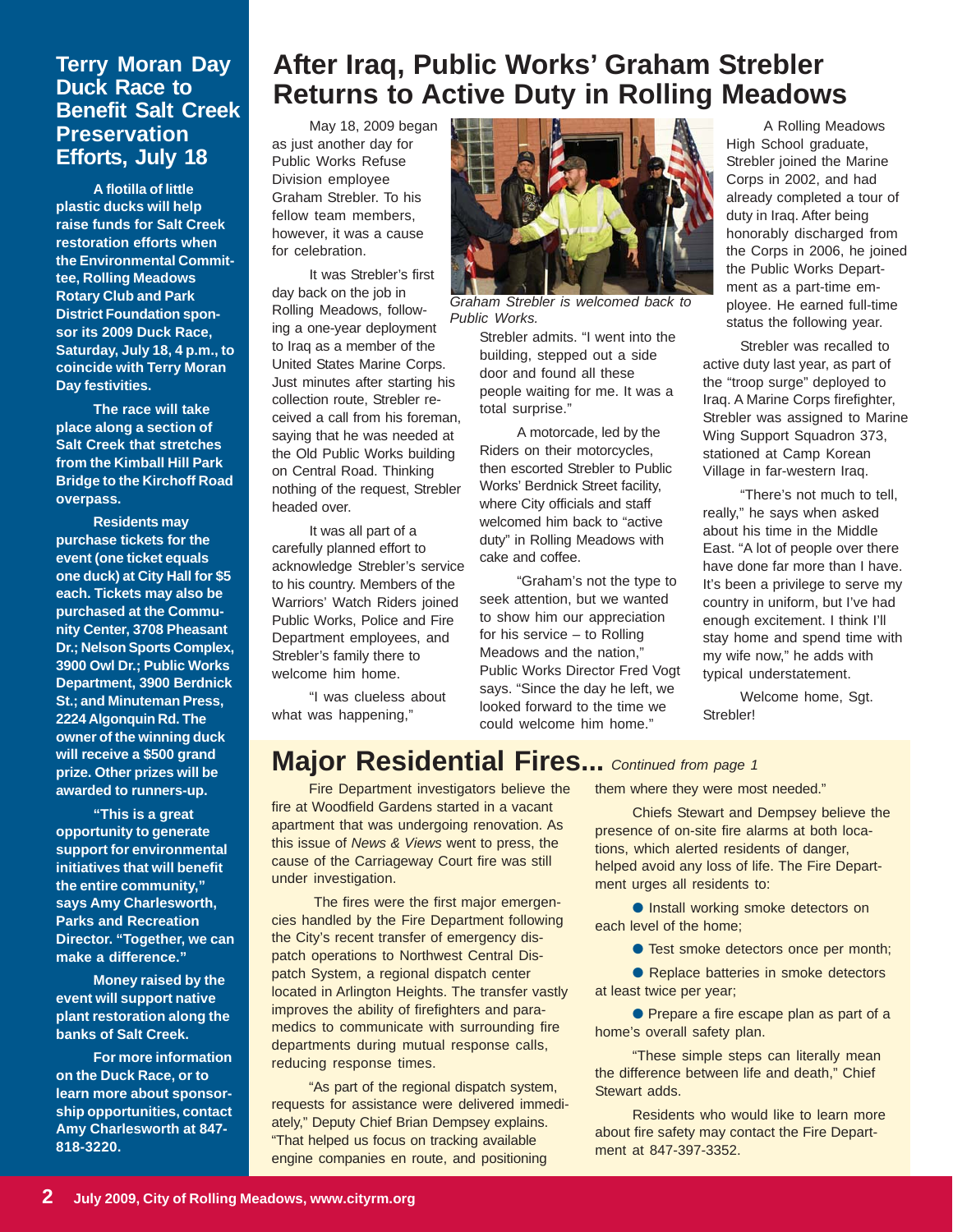# **Chamber Honors Business, Community Leaders**







*4: Jack A. Lloyd, Regional President for Harris Bank, who grew up in Rolling Meadows and always wanted to be a hometown banker, was honored as Business Leader of the Year.*

*5: Business of the Year was Trans-*

*National Bancard, a Rolling Meadows based credit card processing firm headed by Alderman John Pitzaferro.*





**3**

*Wayne Corporation Account Executive, received the award for Chamber Volunteer of the Year.*



*2&3: Two awards for Community Leader of the Year went to Bruce K. Crowther, President & CEO, Northwest Community Hospital, and the late David Hill, Founder and Executive Chairman, Kimball Hill Homes, whose widow, Diane Hill, accepted the award. Northwest Community Hospital separately received a Community Outreach Award.*



*7: Panasonic Corp's Alan Rubin accepted his company's Community Enhancement Award, recognizing its nationwide recycling program and ongoing global campaign to help achieve an environmentally sustainable future. 8: Dan Greenhouse, of Village Profile, which has partnered with the Chamber for over 20 years to produce its Community Guide and City Map, was cited as Communications Partner.*

## **City Council Asks City Manager To Propose 5% Spending Cut**

After devoting a long Saturday morning to a detailed review of the City's budgets for 2008, 2009, and 2010, City Council asked City Manager Sarah Phillips to present a proposal for a 5 percent spending reduction for the last six months of 2009 to make up for a continuing revenue shortfall and some unanticipated expenses, such as the costs to fight two major fires.

Each of the City's department heads will recommend spending reductions, and City Council will approve the final plan.

The City has also instituted a new monthly budget forecast to try to track more closely how well revenues and expenses are being kept in balance.

Alderman Larry Buske complained that the City sometimes spends money included in the budget before the funds have been collected. Finance Director Jim Egeberg explained that more than 80 percent of the budget pays costs of personnel, mostly employee salaries that are governed by state law with no provision for reducing or delaying

payments. Council is eager to discuss approaches to the 2010 budget that would lower overall personnel costs.

Mayor Ken Nelson reminded Council and staff that a state capital spending bill includes \$500,000 for Rolling Meadows. However, the bill has not yet received final approval. Meanwhile, another proposal would cut state payments to municipalities, which could cost the City \$2 million, and the City's required contribution to state pension funds could double.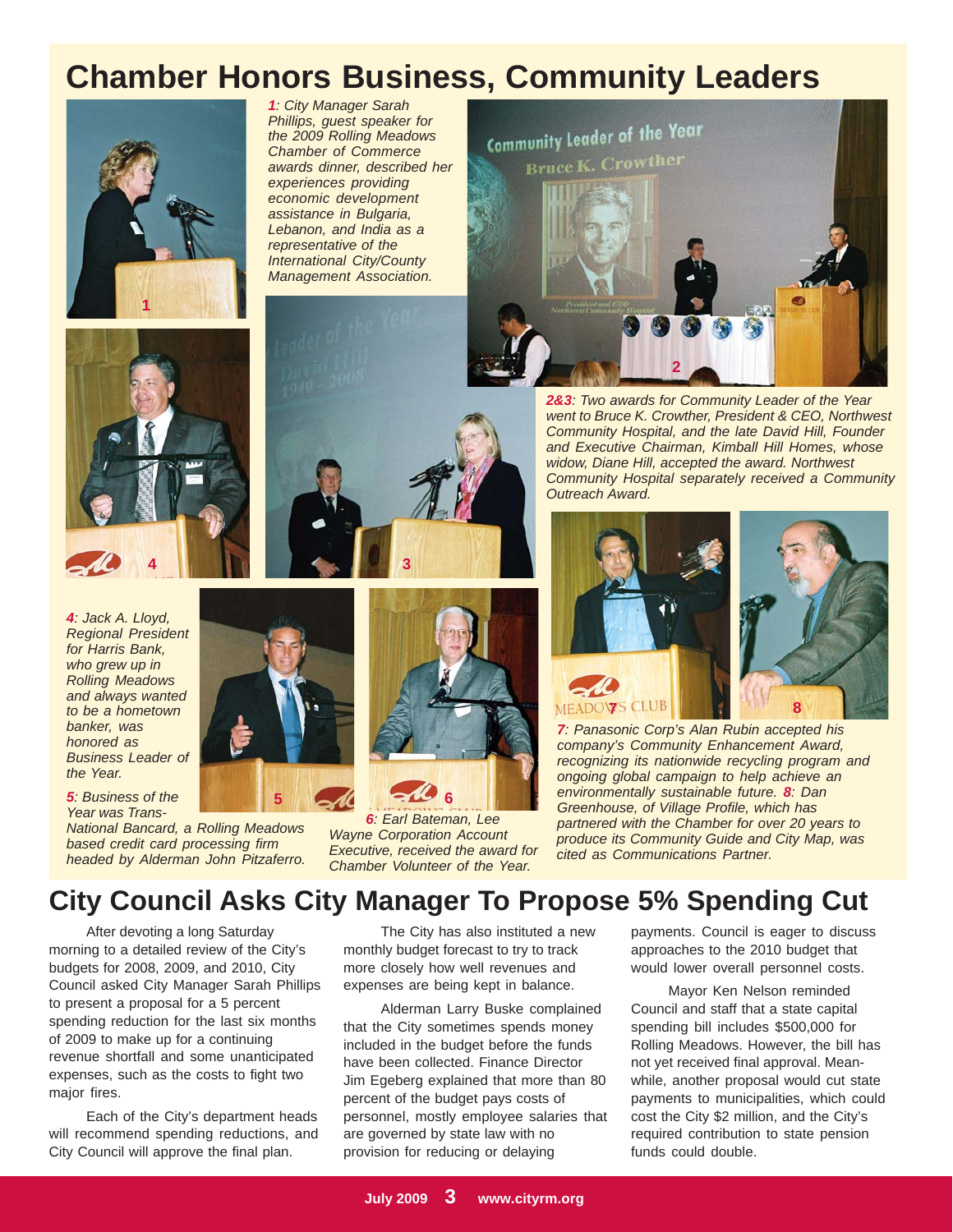

*City officials and residents honored the courage of those who have served in the nation's armed forces during Rolling Meadows' Memorial Day Parade and observance, May 23. Event participants included the Rolling Meadows High School*

*Marching Mustangs (above), the U.S. Army 327th Military Police Battalion (right), local veterans and their family members.*



*right), along with Mayor Ken Nelson and State Representative Mark Walker (D-66th), offered moving tributes to veterans who have defended this country at a solemn observance at the City's Carillon Tower.*

# **Department's DUI Enforcement Ranks Among Tops in State**

BY POLICE CHIEF STEVE WILLIAMS



Drunk drivers are a leading cause of traffic accidents and motor-related fatalities, and I have always believed that DUI enforcement is one of the most worthwhile public safety activities performed by police officers.

Last year, Rolling Meadows Police once again ranked among the best in the state of Illinois, according to the latest statistics compiled by the Alliance Against Intoxicated Motorists (AAIM).

Rolling Meadows police officers arrested 311 motorists for driving under the influence of alcohol in 2008. That ranks the Department 16<sup>th</sup> among 170 Illinois municipalities included in the report. If we analyze these figures on a per-capita basis, however, Rolling Meadows ranks 5<sup>th</sup>.

How do Rolling Meadows' DUI enforcement efforts measure up when compared with our larger northwest suburban neighbors? Schaumburg Police last year made 260 DUI

arrests; Palatine officers logged 250, and Arlington Heights took 240 drunk drivers off the streets. DUI arrests by Rolling Meadows Police exceeded all three of these communities, whose populations are much larger.

We take the challenge of getting those who drink and drive off the streets very seriously. City ordinance allows the Police Department to charge impaired drivers an administrative towing fee of up to \$500. That fee helps fund supplemental officer training and additional DUI enforcement patrols. It also covers the time required to process paperwork after an arrest.

On average, it requires 20 hours of administrative work to fully process one DUI arrest. If someone decides to pose a risk to themselves and others by driving drunk, they will be the ones who pay for that time.

It is difficult sometimes to measure law enforcement activities. How can we tell that the presence of a police car in a bank parking lot prevented an armed robbery? We usually cannot. However, we do know that motorists arrested for DUI will not cause injuries to themselves or others in the next 12 hours.

**Memorial Day Events Honor Veterans**

**Longtime resident and World War II veteran Merle E. (Gene) Davis, in a letter to Mayor Nelson, wrote that the City's Memorial Day Parade helped him recall "a sense of pride in my long ago combat service in the European Theatre of Operations. This sense of pride is a gift to me from our City and I am humbled by it."**

*Former 4th Ward Alderman Tom Rooney (left) and Lieutenant Colonel Glenn Gibbs (top*

# **City, LifeSource to Host July 29 Blood Drive**

*A LifeSourcesponsored blood drive will let residents give the "gift of life," Wednesday, July 29, 1 – 7 p.m., at City Hall. No appointment is necessary. Walk-ins are welcome.*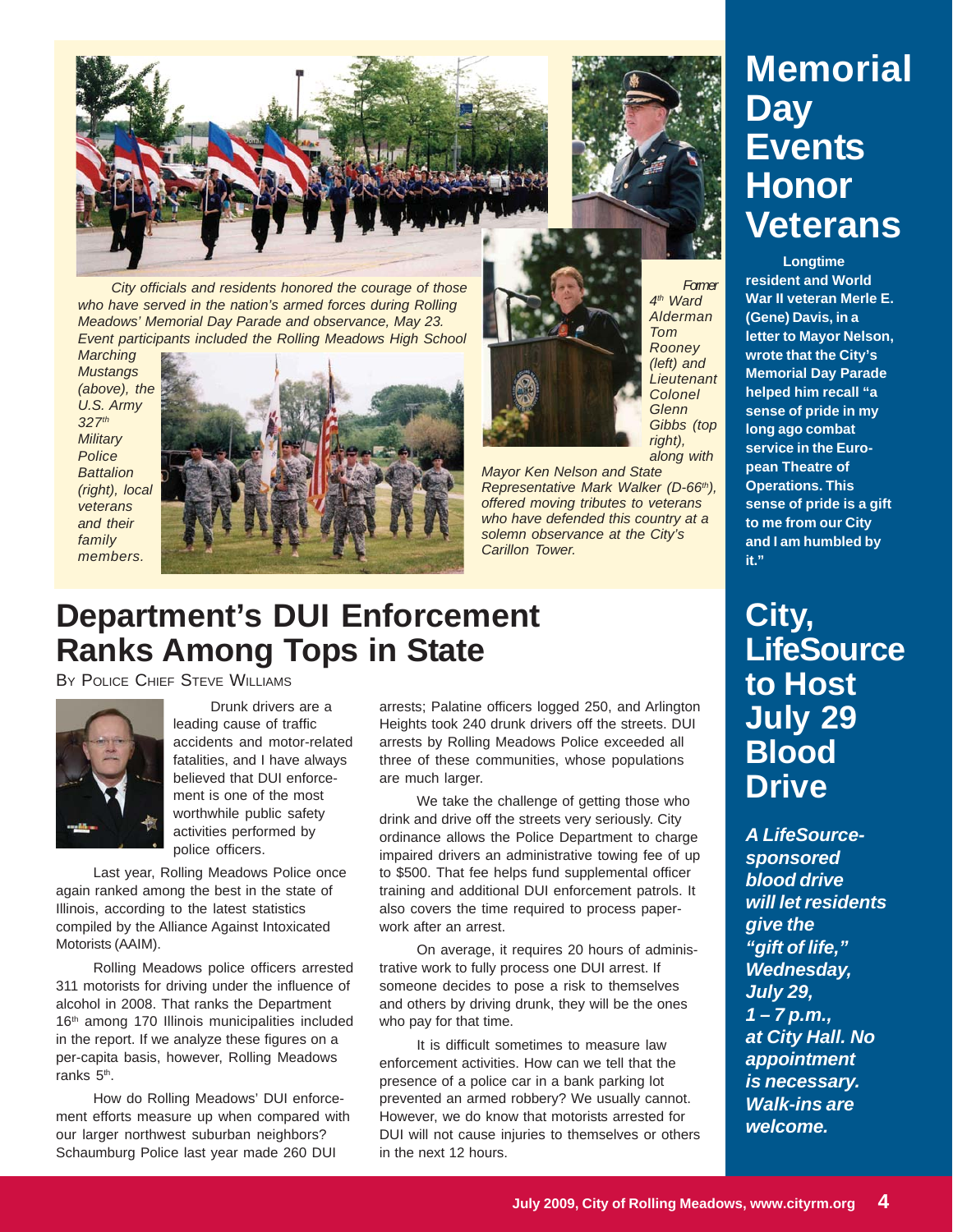## **Deputy Police Chief Ed Goodman To Retire After 25 Years of Service**

Deputy Police Chief Ed Goodman will retire on July 3, after 25 years of service to the City of Rolling Meadows.

"Throughout his career, Ed has been an absolutely outstanding member of the Rolling Meadows Police Department," Police Chief Steve Williams says. "He understands that teaching and mentoring are critical ingredients to developing future law enforcement profes-



*Ed Goodman*

sionals, and his commitment to teamwork has been the driving force behind his success. It has been my privilege to serve with him and I wish him the best of luck in the future."

Goodman, Deputy Chief of Administration, came to Rolling Meadows in 1984 as a patrol officer. He served as a tactical officer with the Department's Investigations Unit, spent two years as liaison officer to Rolling Meadows High School, and is a former member of the Northern Illinois Police Alarm System (NIPAS) Tactical unit.

NIPAS is a joint venture of suburban police departments that provides mutual aid to member communities in times of natural disasters.

In addition, he spent two years as an instructor at Northwestern University's School of Police Staff and Command, an intensive 10 week law enforcement management course similar in scope to the FBI Academy. Currently, he is an assessor for the Commission for the Accreditation of Law Enforcement Agencies (CALEA).

Deputy Chief Goodman earned promotion to Patrol Sergeant in 1997 and was named Administrative Services Sergeant a year later, where his responsibilities included community relations and overseeing evidence processing.

He was promoted to Commander, Support Services, in 2003, responsible for managing the Department's accreditation activities, communications, and

recruitment and retention policies. He succeeded retiring Deputy Chief Joseph Catalano, who retired in 2007.

"Credit for any success I may have had over the course of my career belongs to the professionals with whom I have worked," Goodman says. "As a team, we constantly focused on maintaining and improving our record of excellence in serving Rolling Meadows' residents and businesses. I thank them all for their hard work."

Deputy Chief Goodman credits his father, a career Marine, with instilling his management ethic and dedication to teamwork.

"My father said that you should never tell anyone to do anything that you wouldn't do yourself. That wisdom stayed with me my entire career," he explains.

The Police Department will not immediately fill the vacancy left by Goodman's retirement. Dave Scanlan, Deputy Chief of Operations, and Department staff will take over Goodman's responsibilities for the foreseeable future.

### **SWANCC Program Makes Computer Recycling Easy**

A program offered by the Solid Waste Agency of Northern Cook County (SWANCC) lets residents schedule at-home pickup of old computers and electronics for recycling.

The program seeks to reduce the number of personal computers and electronic items that are destined for the landfill. These items often contain toxic elements – such as lead and mercury – that are harmful to the

environment.

Using SWANCC's recycling program requires only three simple steps:

1. Schedule a pickup by contacting SWANCC at 847- 724-9205 between 9 a.m. and 4 p.m., Monday through Friday.

2. Place electronic and computer equipment (without packaging) on the front porch or steps by 7:30 a.m. on the scheduled pickup day.

3. Tag equipment with

signage provided by SWANCC.

A \$25 fee covers collection of up to six items per pickup.

SWANCC cannot accept televisions larger than 27 inches, air conditioners, copy machines, humidifiers and dehumidifiers, power tools, software, disks, CDs or DVDs.

For more information, visit **www.swancc.org** or email **athome@swancc.org.**

#### **Recycle Consumer Electronics at Panasonic Facility**

**Panasonic Corporation of North America has expanded its nationwide consumer electronics recycling program to include its regional headquarters in Rolling Meadows, located at 5201 Tollview Drive.**

**The program lets residents recycle their Panasonic-branded televisions and other consumer electronics in an environmentally-friendly manner, free of charge.**

**Drop off hours are Monday – Friday, 9 a.m. – 3 p.m.**

**"Panasonic's program has a duel focus: consumer convenience and environmentally-sound recycling," said Richard Vernam, head of Panasonic's Recycling Office in a company news release. "The program will help to divert these end-oflife consumer electronics from the common waste stream and ensure they enter a separate, environmentally responsible recycling stream."**

**Consumer electronics products and brands accepted at the Tollview facility include:**

● **Panasonic TVs, VCRs, DVD players, portable stereos, home theater systems, laptop computers, stereo equipment and telephones.**

● **Quasar, Sharp and Technics-branded consumer electronics;**

● **Toshiba televisions.**

**For more information, contact Panasonic's regional headquarters at 847-637-4899.**